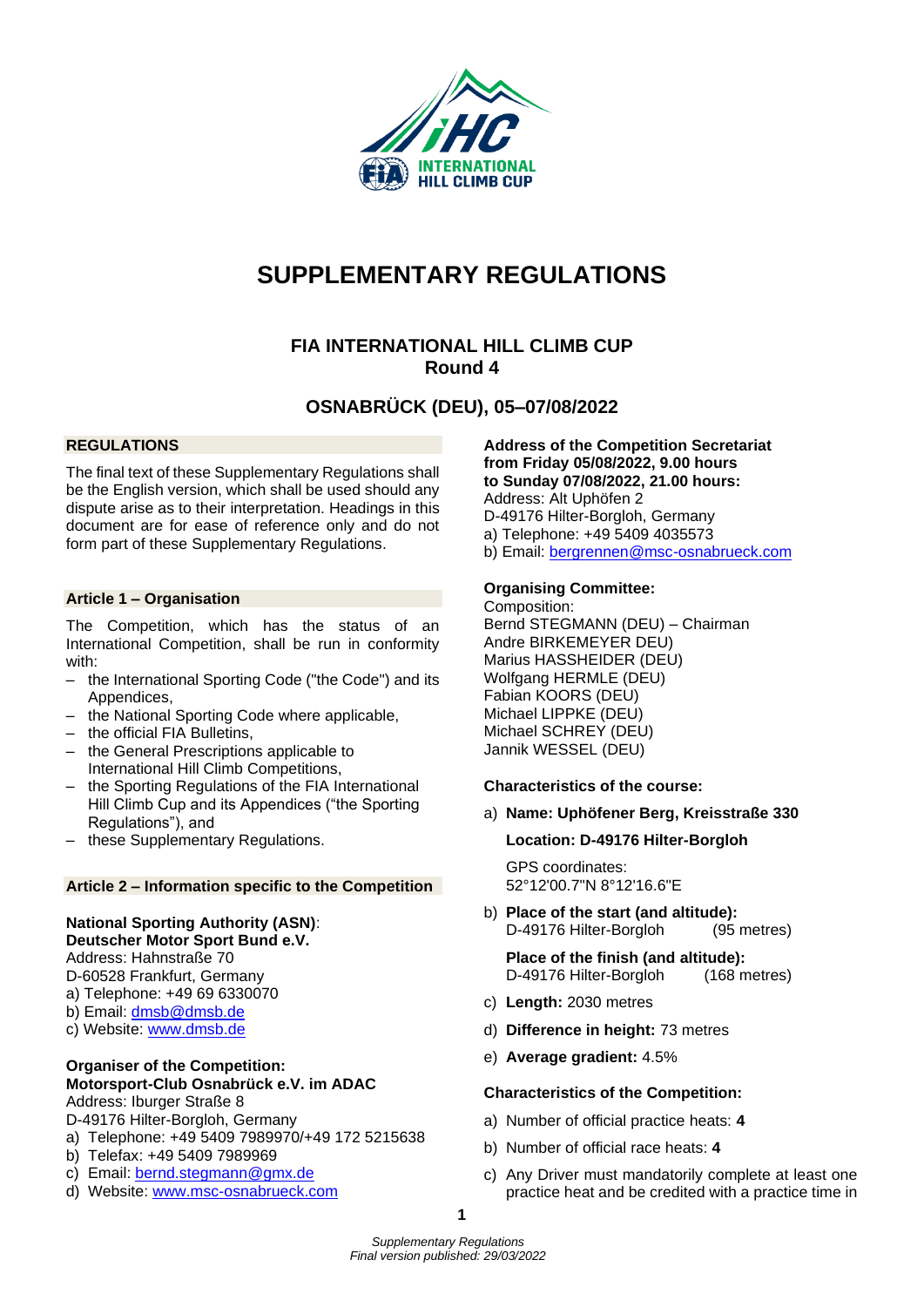

order to be allowed to start the race. Special cases shall be submitted to the stewards.

d) Driver classifications shall be established by combining the times of each Driver's two best race heats.

# **Licence requirements:**

- Category 1 Drivers: Car driving licence and Grade D International Licence (ITD-R)
- Category 2 Drivers: Car driving licence and Grade C International Licence  $(ITC-R)$
- Competitors: International

National/International Licence equivalence:

The Organising ASN's National Licence has the same value as an International Licence for the Competition counting towards the FIA Cup only.

The following entry condition must be respected:

‒ The Driver has proven experience with the car entered (minimum of 3 previous participations with the same car during the last 24 months).

#### **Entries:**

| supplementary regulations |
|---------------------------|
| of the                    |
| Immediately upon approval |
|                           |

#### **Entry fee**:

with the organiser's optional advertising

€ 180.00 (entry received by 13/07/2022)

- € 220.00 (entry received between 14/07/2022 and entry closing date 27/07/2022)
- without the organiser's optional advertising € 350.00

#### **Payment methods:**

See the entry form provided on the organiser's entry portal: [www.msc-osnabrueck.com/entries](http://www.msc-osnabrueck.com/entries)

**Maximum number of participants admitted (national and international competitions): 160**

#### **Registration procedure and entry form:**

All entries **must be submitted [online](https://www.tw-sportsoft.de/Int_Osnabruecker_ADAC_Bergrennen_2019/)**: [www.msc-osnabrueck.com/entries](http://www.msc-osnabrueck.com/entries)

In order to be taken into consideration, the entry form, duly dated and signed by the Driver and the Competitor, must be sent to the organiser before the closing date.

#### **Rejections, Withdrawals:**

In the event that an entry is rejected, or the Competition is cancelled, the entry fees shall be reimbursed in full.

In case of withdrawal for reasons of Force Majeure (no-show for administrative checking and scrutineering) after the publication of the entry list, 90% of the base entry fees shall be reimbursed to the Competitor(s), subject to receipt of a written request.

## **Programme and Timetable of the Competition:**

*The full and detailed programme shall be announced by the organiser in a bulletin.*

| • Wednesday 03/08/2022 |                                  |  |
|------------------------|----------------------------------|--|
| 20.00                  | The Drivers' Briefing (digital   |  |
|                        | format) will be published on the |  |
|                        | online notice board and sent by  |  |
|                        | the Organisers to the            |  |
|                        | Competitors together with        |  |
|                        | Bulletin No. 1.                  |  |

| • Friday 05/08/2022 |                                 |  |
|---------------------|---------------------------------|--|
|                     | Stewards' 1st meeting           |  |
| 11.00               | (Location: Meeting room,        |  |
|                     | <b>Competition Secretariat)</b> |  |
| 12.00-18.30         | Administrative checking         |  |
| 12.30-19.00         | Scrutineering                   |  |

| • Saturday 06/08/2022 |                              |  |
|-----------------------|------------------------------|--|
| 08.00                 | Official practice - 1st heat |  |
| 11.00                 | Official practice - 2nd heat |  |
| 13.30                 | Official practice - 3rd heat |  |
| 16.00                 | Official practice - 4th heat |  |

| • Sunday 07/08/2022                             |                                           |  |
|-------------------------------------------------|-------------------------------------------|--|
| 08.00                                           | 1st race heat                             |  |
| 10.30                                           | 2nd race heat                             |  |
| 13.00                                           | 3rd race heat                             |  |
| 15.00                                           | 4th race heat                             |  |
| 60 min (approx.)<br>after the last race<br>heat | Podium ceremony<br>(Location: Marquee VIP |  |

#### **Administrative checking:**

Location: Competition Secretariat, Alt Uphöfen 2, D-49176 Hilter-Borgloh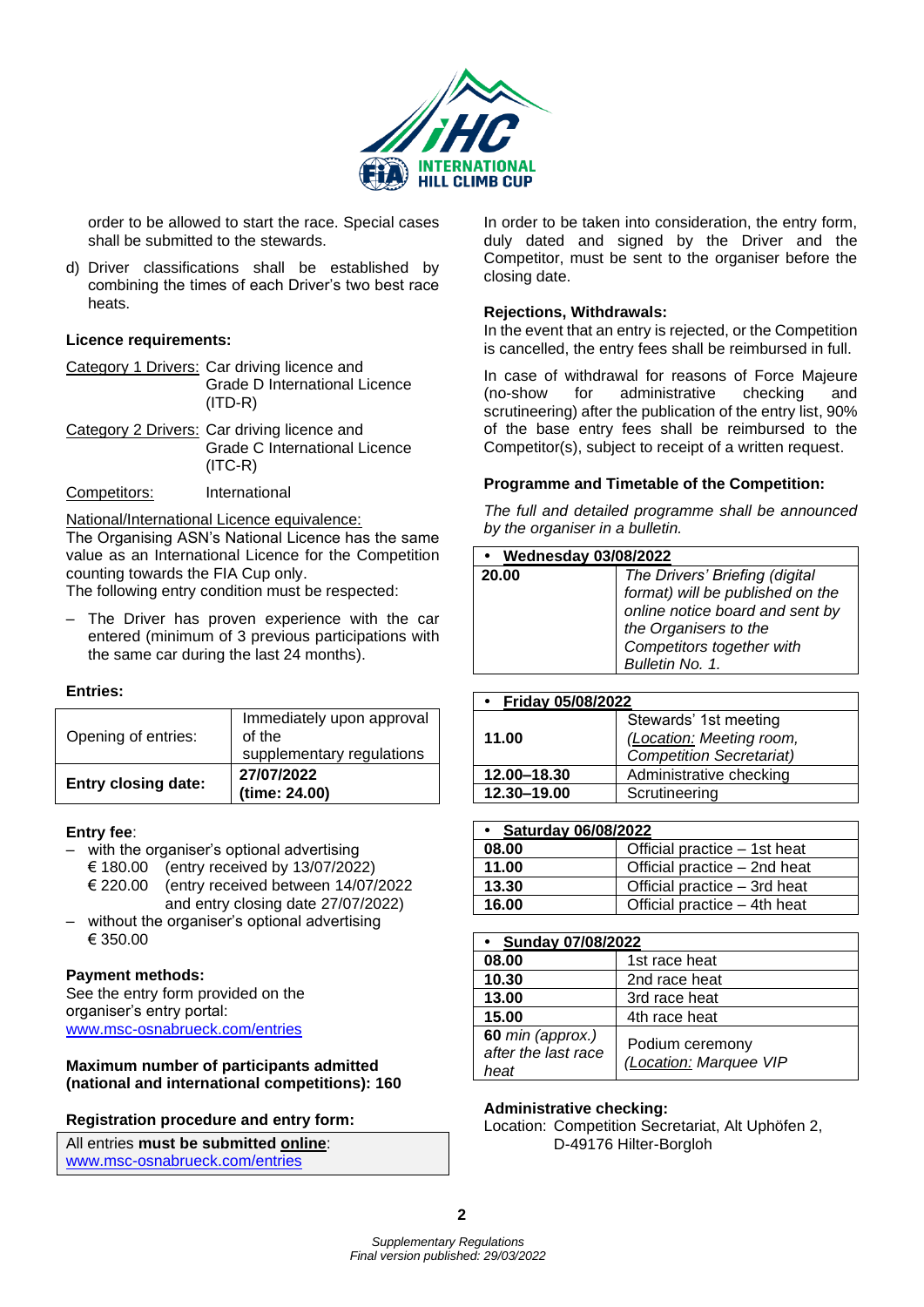

## **Scrutineering:**

Location: *to be announced by the organiser by bulletin*

**Additional checks (weighing etc.):**

Location: Holding paddock

# **Parc Fermé:**

Location for all cars of FIA categories 1 and 2:

- Hof Middendorf, Klein-Dratum 1. D-49176 Hilter-Borgloh
- and (if running out of space) between the starting line and marshal post no. 1

# **Official notice board:**

Location:

- ‒ During practice and race heats: a) Competition Secretariat,
	- Alt Uphöfen 2, D-49176 Hilter-Borgloh *b) Service park (by the sports centre) – for*
	- *information c) Holding paddock – for information*
- ‒ During the protest period:
	- a) Competition Secretariat, Alt Uphöfen 2, D-49176 Hilter-Borgloh
	- *b) Service park (by the sports centre) – for information*
	- *c) Holding paddock – for information*
- ‒ Online notice board: See [www.msc-osnabrueck.com/entries](http://www.msc-osnabrueck.com/entries)

# **Article 3 – Eligible cars – Groups and Categories**

# **3.1 Category 1 – Closed cars:**

The Competition is open to cars holding a Pf Technical Sheet (Appendix 6 of the Sporting Regulations), a national technical passport and complying with the technical prescriptions of Appendix 7 of the Sporting Regulations (unless otherwise indicated) for the following groups:

| Group 1 | Pf 15 to 39   |
|---------|---------------|
| Group 2 | Pf 40 to 79   |
| Group 3 | Pf 80 to 119  |
| Group 4 | Pf 120 to 159 |
| Group 5 | Pf<br>>159    |

# **3.2 Category 2 – Competition cars:**

The Competition is open to cars holding a national technical passport and complying with the prescriptions of Appendix J (unless otherwise indicated) and with the technical prescriptions of Appendix 8 of the Sporting Regulations for the following groups:

## **Group D/E2-SS (Single-seater)**

International Formula or Free Formula single-seater racing cars with a cylinder capacity of 3000cm<sup>3</sup> or below.

## **Group CN/E2-SC (Sports car)**

Production Sports cars and two-seater competition cars (combined), open or closed, with a cylinder capacity of 3000cm<sup>3</sup> or below.

For cars with a cylinder capacity over  $3000 \text{cm}^3$  to 6500cm<sup>3</sup> : see Article 10.1.2 a) of the Sporting Regulations.

**3.3** Cars will be divided into the following cylinder classes:

# **Category 1**

**Category 2**

| Group D/E2-SS  | Class 23A<br>Class 23<br>Class 24              | up to $1600 \text{ cm}^3$<br>1601 to 2000 cm <sup>3</sup><br>2001 to 3000 $cm3$  |
|----------------|------------------------------------------------|----------------------------------------------------------------------------------|
| Group CN/E2-SC | Class 21<br>Class 22<br>Class $\overline{22A}$ | up to 2000 $cm3$<br>2001 to 3000 cm <sup>3</sup><br>3001 to 6500 cm <sup>3</sup> |

No division by cylinder class

# **Article 4 – Obligations of Participants**

# **Competition numbers:**

The organiser shall provide each participant with at least two sets of Competition numbers. A set of Competition numbers must be clearly displayed on both sides of the car throughout the Competition.

An additional set of Competition numbers (maximum height 15 cm) must be placed on the right side of the windscreen (or, if the car has no windscreen, on a forward-facing part of the car) and on the left side of the rear window.

Cars without their correct Competition numbers shall not be allowed to take the start.

# **Advertising:**

The organiser has made the following advertising arrangements:

- ‒ Logo of the "Cup": *positioning according to the Appendix to the Sporting Regulations* ‒ Other: *to be announced by the organiser by bulletin*
	-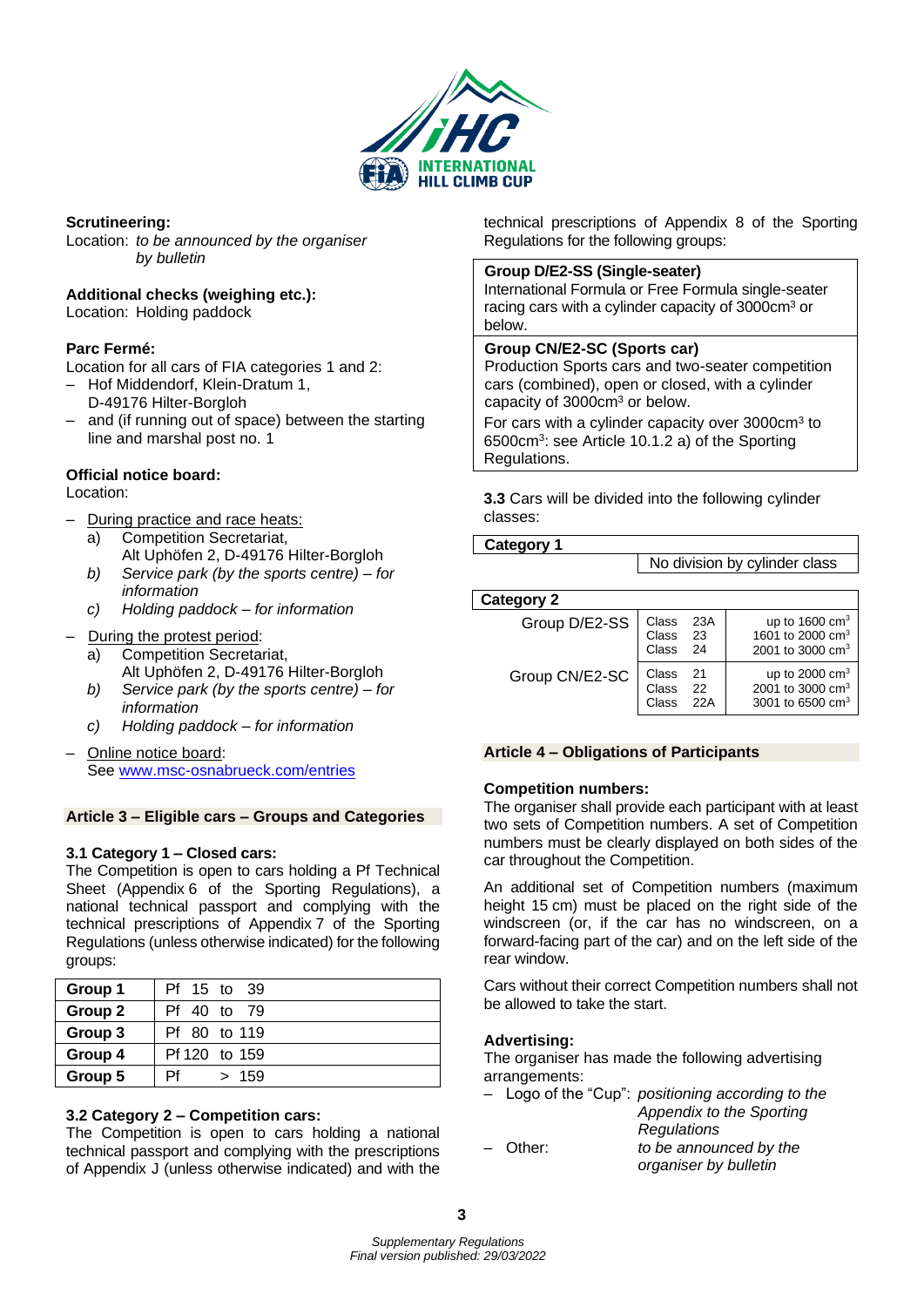

## **Article 5 – Main officials**

- **A) Clerk of the course:** Kevin FERNER (DEU) Mobile phone: +49 178 5591355 Email: [kevin.ferner@icloud.com](mailto:kevin.ferner@icloud.com)
- **B) Assistant clerk of the course**: Holger MAES (DEU) Mobile phone:+49 (0) 178 7111888 Email: [holger-maes@gmx.de](mailto:holger-maes@gmx.de)
- **C) Panel of stewards:** Hubert WENGER (CHE) – Chairman Markus ALTENSTRASSER (AUT) Torsten STOCKMANN (DEU)
- **D) FIA observer:** David GRACE (GBR)
- **E) ASN observer:** Christoph SCHACKMANN (DEU)
- **F) FIA technical delegate:** Rüdiger KLEINSCHMIDT (DEU)
- **G) Chief scrutineer:** Christian SCHLEICHER (DEU)
- **H) Scrutineers:** Jürgen BAUMGARTNER (DEU) Patrick KÖRNER (DEU) Thomas VOLKMANN (DEU)
- **I) Medical officers:** Thomas KARNSTEDT (DEU) – Chief medical officer Dr. Matthias KUCKELAND (DEU)
- **J) Chief timekeeper:** Thomas STOLL (DEU) *– Company: EDV- und Zeitnahmeservice Stoll GbR*
- **K) ASN safety delegate:** Christoph SCHACKMANN (DEU)

**Organiser's safety delegate:** Fabian KOORS (DEU)

- **L) Secretary of the Competition:** Michael LIPPKE (DEU)
- **M) Stewards' secretary:** Michael LIPPKE (DEU)
- **N) Competitor relations officers:** Ms Petra FRENTRUP (DEU) Email: [pfrentrup@onlinehome.de](mailto:pfrentrup@onlinehome.de) Mobile phone: +49 173 9365539

Wilhelm RINNE (DEU) Email: [rsrinne@aol.com](mailto:rsrinne@aol.com) Mobile phone: +49 1525 6342979

**O) Service park supervisors:** Franz-Hermann FALKE (DEU) Mobile phone: +49 176 61084611 Email: [hermafalke@t-online.de](mailto:hermafalke@t-online.de)

Marcel LEIFER (DEU) Mobile phone: +49 1525 4577707 Email: [mleifer@gmx.net](mailto:mleifer@gmx.net)

#### **Article 6 – Insurance**

In accordance with legal requirements, the organiser has taken out one or more insurance policies against the following risks:

Third Party Insurance up to the following amounts:

- $\epsilon$  10 000 000 for personal and property damages
- $\epsilon$  1 100 000 for financial loss

Accident insurance for:

- Drivers' assistants
- $\epsilon$  15 500 for death
- $\overline{-}$   $\overline{\epsilon}$  31 000 for invalidity
	- with a 225% progression
- $\epsilon$  69 750 for full invalidity
- Officials and marshals
- $\epsilon$  15 000 for death
- $\epsilon$  31 000 for invalidity with a 225% progression
	- $\epsilon$  69 750 for full invalidity
- **Spectators**
- $\epsilon$  15 500 for death
- $\overline{-}$   $\overline{\epsilon}$  31 000 für invalidity

The organiser's third party insurance is valid for the entire duration of the Competition, not only during official practice and race heats but also for travelling from the parking area to the course of the Competition and back.

# **Article 7 – Protests and appeals**

| Protest fee: | € 500 |
|--------------|-------|
|              |       |

| € 3 000 |
|---------|
|         |

Any protest must be lodged in accordance with the prescriptions of the Code. Protests must be made in writing and given to the clerk of the course or to his assistant, or in their absence to a steward, accompanied by the requisite protest fees.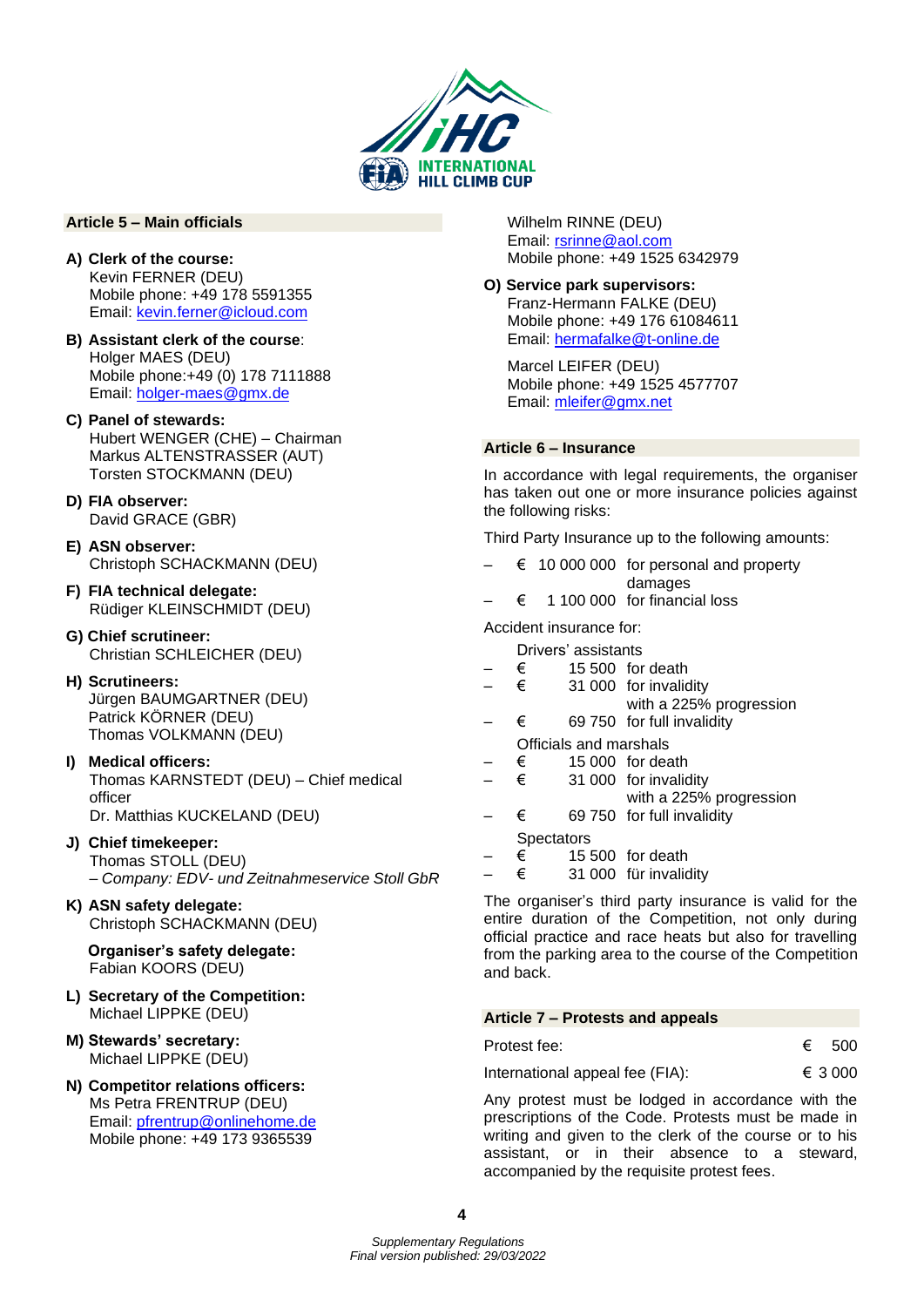

If the protest requires the dismantling and re-assembly of various parts of a car, the claimant must also pay a deposit which shall be set by the stewards.

A breakdown of the protest deposit fees if dismantling is required must be published on the official notice board or be available upon request from the organiser.

The International Court of Appeal will hear, in the context of a Competition forming part of an FIA Cup (which includes the FIA International Hill Climb Cup), appeals against decisions of the stewards of a Competition brought by organisers, Competitors, Drivers or other licence-holders that are addressees of such decisions or that are individually affected by such decisions. In this case, the ASNs cannot refuse to give their assistance and agreement.

#### **Article 8 – Podium, prizes and awards**

#### **8.1 Trophies and cash prizes**

The classifications shall be established and shall entail the distribution by the organiser of awards and cash prizes as follows:

#### **a) General classification**

| <b>General classification of the Cup</b> |               |
|------------------------------------------|---------------|
| (all Cup groups combined)                |               |
|                                          | <b>Trophy</b> |
| 1st                                      | 1 Cup         |
| 2nd                                      | 1 Cup         |
| 3rd                                      | 1 Cup         |

#### **b) Groups 1, 2, 3, 4, 5, D/E2-SS and CN/E2-SC**

| <b>Classification for each Cup Group</b> |               |  |
|------------------------------------------|---------------|--|
|                                          | <b>Trophy</b> |  |
| 1st                                      | 1 Cup         |  |
| 2nd                                      | 1 Cup         |  |
| 3rd                                      | Cup           |  |

**c) Class (FIA Int. Hill Climb Cup Category 2 only, and national classes)**

| <b>Classification for each Class</b> |            |  |
|--------------------------------------|------------|--|
|                                      | Trophv     |  |
| 1st                                  | 1 Cup      |  |
| <b>Runners-up</b> (up to 30% of      |            |  |
| actual starters, down to 7th         | 1 Cup each |  |
| place max.)                          |            |  |

#### **8.2 Cash prizes and/or special prizes**

Cash prizes and/or special prizes shall be awarded by the organiser as follows:

| <b>Classification for each category (all participants)</b> |                                                  |                                                  |  |
|------------------------------------------------------------|--------------------------------------------------|--------------------------------------------------|--|
|                                                            | <b>Overall</b><br>classification<br>(Category 1) | <b>Overall</b><br>classification<br>(Category 2) |  |
| 1st                                                        | € 600                                            | € 800                                            |  |
| 2nd                                                        | € 500                                            | € 700                                            |  |
| 3rd                                                        | € 400                                            | € 600                                            |  |
| 4th                                                        | € 350                                            | € 500                                            |  |
| 5th                                                        | € 300                                            | € 400                                            |  |
| 6th                                                        | € 250                                            | € 300                                            |  |
| 7th                                                        | € 200                                            | € 250                                            |  |
| 8th                                                        | € 150                                            | € 200                                            |  |
| 9th                                                        | € 100                                            | € 150                                            |  |
| 10th                                                       | 50<br>€                                          | € 100                                            |  |

| <b>Classification for each class</b><br>(FIA Int. Hill Climb Cup Category 2 only, and<br>national classes) |         |          |         |  |
|------------------------------------------------------------------------------------------------------------|---------|----------|---------|--|
| No. of<br><b>starters</b>                                                                                  | $3 - 5$ | $6 - 12$ | over 12 |  |
| 1st                                                                                                        | € 75    | € 100    | € 150   |  |
| 2nd                                                                                                        |         | € 75     | € 100   |  |
| 3rd                                                                                                        |         |          | -75     |  |

#### **Course record**

New absolute course record:  $\epsilon$  600 *Current course record: 50.055 sec.*

*Christian Merli (ITA) Osella FA 30, 2019*

#### **8.3 Trophies**

- **a)** In groups with fewer than 3 starters, only the Driver who finishes first shall receive a trophy.
- **b)** All trophies are cumulative and may be combined with one another and with other prizes awarded by the organisers in the other jointly organised Competitions.
- **c)** Awarding of prizes: Trophies are awarded during the podium ceremony.

#### **8.4 Cash prizes**

- **a)** As regards classifications per category, cash prizes shall be awarded regardless of the number of Drivers who take the start. See Articles 8.1 and 8.2 for details.
- **b)** All cash prizes are cumulative and may be combined with one another and with other prizes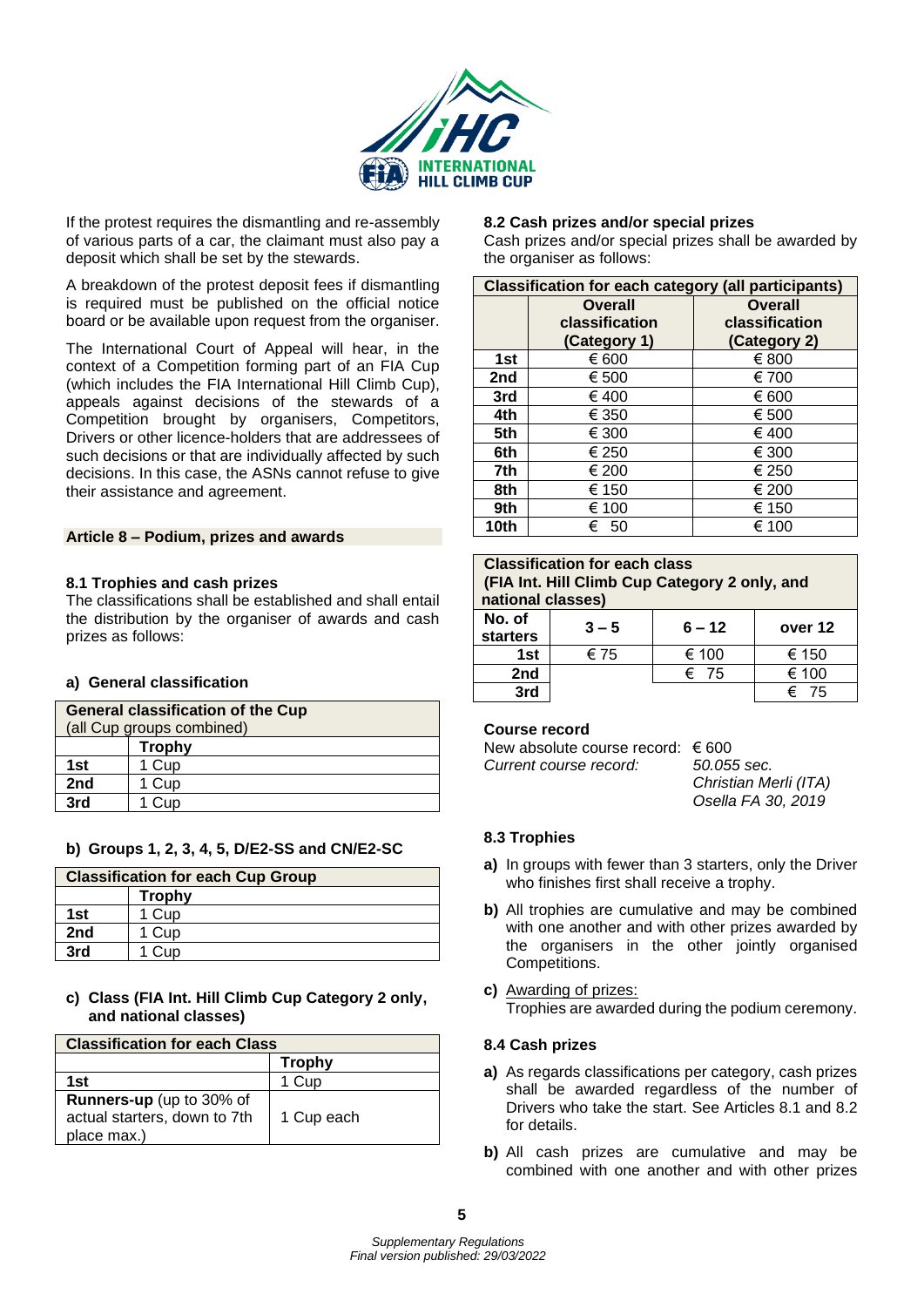

awarded by the organisers in the other jointlyorganised Competitions.

**c)** Awarding of prizes:

The organiser will pay out cash prizes by bank transfer in a timely manner after the end of the Competition, upon e-mail request to [bernd.stegmann@gmx.de](mailto:bernd.stegmann@gmx.de) indicating the eligible person's bank details.

**Article 9 – Additional provisions by the organiser**

See Appendix.

**ASN VISA N° BG-12556/22**

**FIA VISA N° 4IHC.DEU.29.03.2022**